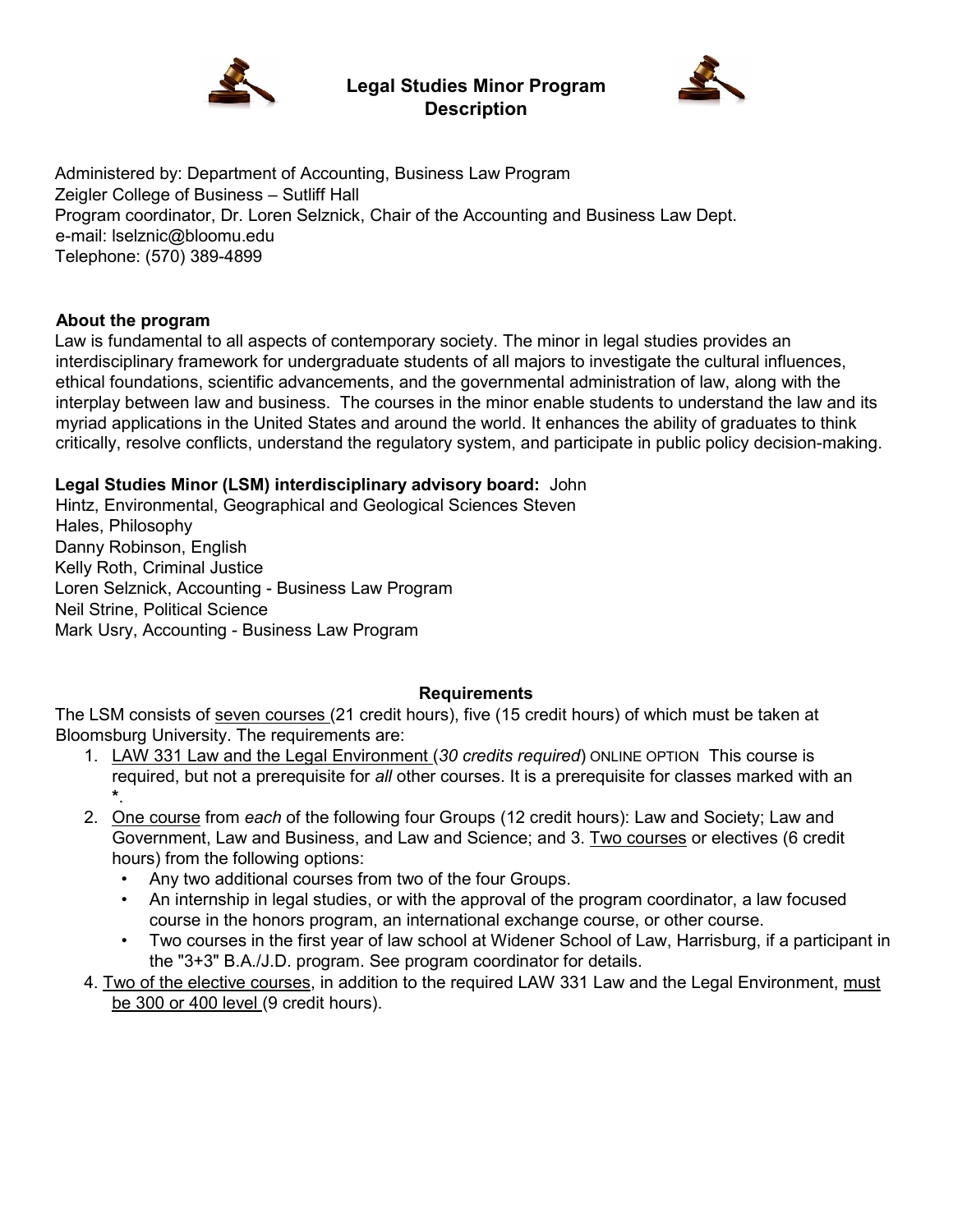# **The Groups and Courses**

Courses for which Law 331 Law and the Legal Environment is a prerequisite marked with an \*.

Course prerequisites are noted in *parenthesis*.

Courses that have on ONLINE OPTION are noted.

Courses that count for General Education Points [GEP] are noted.

### **Law and Society:**

**CRIMJUST 101** Introduction to Criminal Justice [GEP 6 -3pts.]

**ENGL 152** Literature and Society - *If focused on legal or justice issues, such as legal history or literature of crime, with approval of the program coordinator in consultation with the course instructor.* [GEP 1 -1pt., GEP 7 -2pts.]

**LAW 120** Personal Legal Decisions ONLINE OPTION [GEP 1 -1pt., GEP 6 -1pt., GEP 10 -1pt.]

**PHIL 110 Critical Thinking [GEP 3 -3pts.]** 

**PHIL 292** Contemporary Moral Problems [GEP 4 -3pts.]

**PHIL 290** Medical Ethics [GEP 4 -3pts.]

**PHIL 295 Business Ethics [GEP 4 -3pts.]** 

**PSYC 254** Psychological Aspects of Social Issues *(PSYCH 101)*

**COMMSTUD 321** Argument and Analysis *(COMMSTUD.103 or by permission of instructor)*

**COMMSTUD 313** Conflict Management and Resolution *(COMMSTUD.104 or by permission of instructor)* **LAW 340** Law and Literature *(30 credit hours)* [GEP 7-1pt., GEP 10 -2pts.]

 **CRIMJUST 410** Criminal Law *(18 credits in criminal justice or permission of the instructor)* **PHIL 405** Philosophy of Law

**PHIL 407** Contemporary Political Philosophy

### **Law and Government**:

**POLISCI 120** U.S. Government [GEP 4-1pt., GEP 10 -2pts.]

**POLISCI 336** Public Adm. Theory

**POLISCI 446** Constitutional Law I *(60 credits)* 

**POLISCI 447** Constitutional Law II *(60 credits)*

**POLISCI 448** The Judicial Process

**POLISCI 487** International Law and Organization *(60 credits)*

### **Law and Business**

**ECON 315** – Business and Government (*ECON.121 and ECON.122)* 

**ECON 329** Environmental Economics (*ECON.121 and ECON.122)*

 **LAW 332** Business and Commercial Law**\*** ONLINE OPTION

 **LAW 336** Legal Aspects of Fraud Examination**\*** 

**LAW 350** Environmental Law & Policy **\***

 **LAW 460** Employment and Discrimination Law**\***

**LAW 407** International Legal Environment **\*** 

### **LAW 475** Negotiation & ADR**\***

 **MASSCOMM 310** Media Law and Ethics *(MCOM.230.)* 

**Law and Science:** 

**CHEM 105** – Introduction to Forensic Science [GEP 5-3pts.] **EGGS 105** Environmental Issues and Choices [GEP 2-1pt., GEP 5 -2pts.]